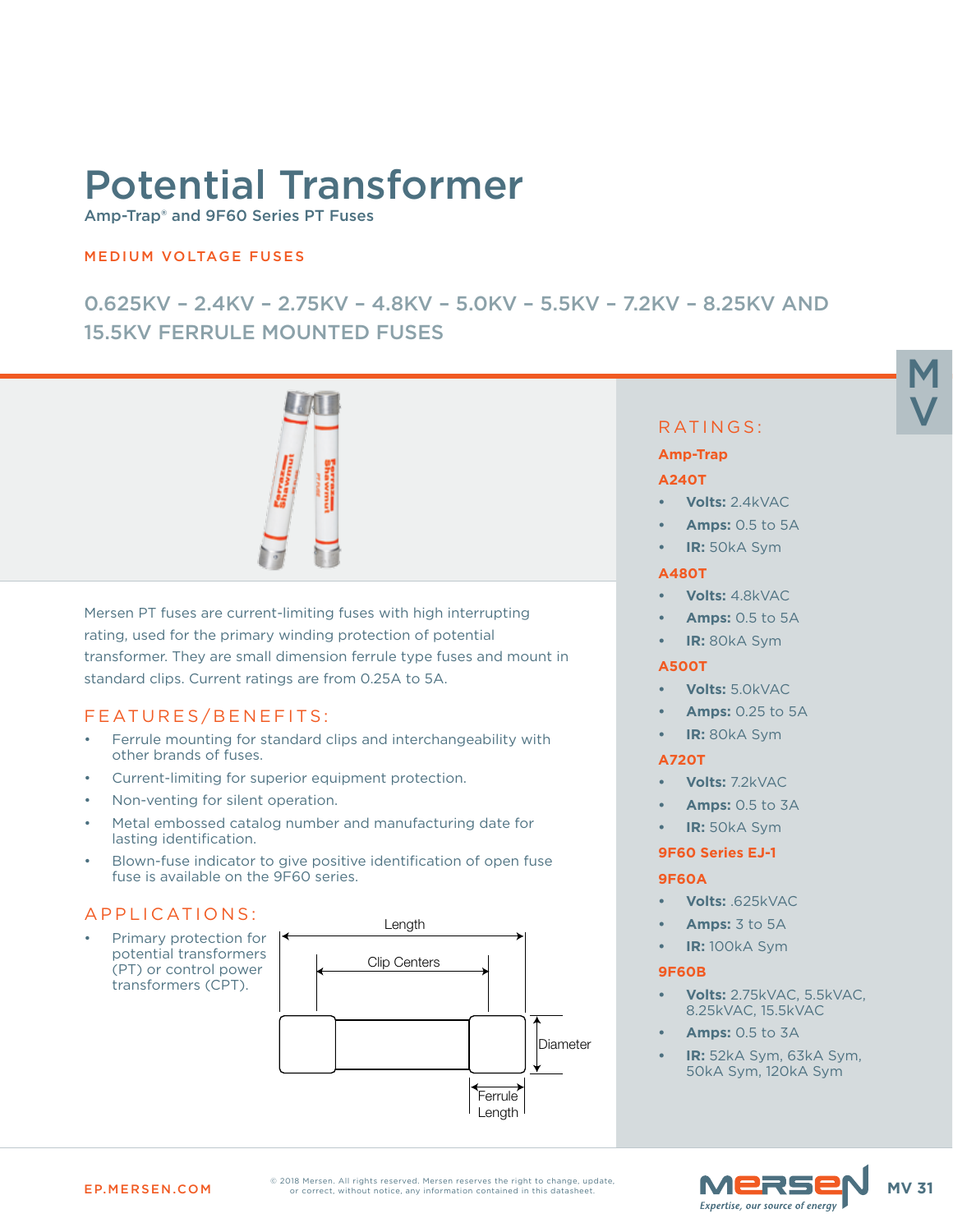## 0.625KV / 2.4KV / 2.75KV FERRULE MOUNTED FUSES:

#### **0.625kV Potential Transformer fuses – 9F60 Series, EJ-1**

4.25" (108 mm) Clip Centers

| Catalog No.     | Amp Rating | Indicating | <b>Diameter</b><br>Inches (mm) Inches (mm) Length | Length                                           | <b>Ferrule</b> | <b>Max</b><br><b>Voltage</b> | <b>Max IR RMS</b><br>Sum' | <b>Spare Parts</b><br>[Clips*] | Spare Parts   Fuse Support | [Live Parts]   Indoor (EK-1) |
|-----------------|------------|------------|---------------------------------------------------|--------------------------------------------------|----------------|------------------------------|---------------------------|--------------------------------|----------------------------|------------------------------|
| 9F60AAA003 3A   |            |            |                                                   |                                                  |                |                              |                           |                                |                            |                              |
| 9F60AAA005   5A |            |            |                                                   |                                                  |                |                              |                           |                                |                            |                              |
| 9F60AAA007      | 7A         | Yes        |                                                   | $0.812$ (20.6) $\vert$ 4.625 (117.5) 1.12 (28.4) |                | .625 kV                      | 100 <sub>k</sub> A        | C08917P                        | $\overline{\phantom{a}}$   | $\overline{\phantom{a}}$     |
| 9F60AAA010      | 10A        |            |                                                   |                                                  |                |                              |                           |                                |                            |                              |

#### **2.4kV Potential Transformer fuses – Amp-Trap Series**

4.00" (102 mm) Clip Centers

| <b>Catalog No.</b> | <b>Amp Rating</b> | Indicating | <b>Diameter</b><br>Inches (mm) Inches (mm) Length | Length                                                  | Ferrule | <b>Max</b><br><b>Voltage</b> | <b>Max IR RMS</b><br><b>Sum</b> | <b>Spare Parts</b><br>$[Clips*]$ | Spare Parts   Fuse Support | [Live Parts]   Indoor (EK-1) |
|--------------------|-------------------|------------|---------------------------------------------------|---------------------------------------------------------|---------|------------------------------|---------------------------------|----------------------------------|----------------------------|------------------------------|
| A240T1/2E          | 0.5A              |            |                                                   |                                                         |         |                              |                                 |                                  |                            |                              |
| A240T1E            | 1A                |            |                                                   | $0.812$ (20.6) $\vert$ 4.625 (117.5) 0.625 (15.9) 2.4kV |         |                              |                                 |                                  |                            |                              |
| A240T2E            | 2A                | No         |                                                   |                                                         |         |                              | <b>50kA</b>                     | C08917P                          | $\overline{\phantom{a}}$   | $\sim$                       |
| A240T5E            | <b>5A</b>         |            |                                                   |                                                         |         |                              |                                 |                                  |                            |                              |

#### **2.75kV Potential Transformer fuses – 9F60 Series, EJ-1**

#### 4.25" (108 mm) Clip Centers

| Catalog No.   Amp Rating   Indicating |     | <b>Diameter</b><br>$\left[\begin{array}{c} \text{nonlinear} \\ \text{Inches (mm)} \end{array}\right]$ inches $\left[\begin{array}{c} \text{mem} \\ \text{Inches (mm)} \end{array}\right]$ $\left[\begin{array}{c} \text{Length} \\ \text{Inches (mm)} \end{array}\right]$ | Length                                           | Ferrule | Max<br><b>Voltage</b> | Max IR RMS<br>Sum | (Clips*) |        | Spare Parts   Spare Parts   Fuse Support<br>  [Live Parts]   Indoor (EK-1) |
|---------------------------------------|-----|---------------------------------------------------------------------------------------------------------------------------------------------------------------------------------------------------------------------------------------------------------------------------|--------------------------------------------------|---------|-----------------------|-------------------|----------|--------|----------------------------------------------------------------------------|
| 9F60AAB001   1A                       |     |                                                                                                                                                                                                                                                                           |                                                  |         |                       |                   |          |        |                                                                            |
| 9F60AAB002   2A                       | Yes |                                                                                                                                                                                                                                                                           | $0.812$ (20.6) $\vert$ 4.625 (117.5) 1.12 (28.4) |         | 2.75kV                | 52 <sub>k</sub> A | C08917P  | $\sim$ | $\sim$                                                                     |

#### **2.75kV Potential Transformer fuses – 9F60 Series, EJ-1**

6" (152 mm) Clip Centers

| Catalog No.     | Amp Rating | Indicating | <b>Diameter</b><br>$\left[\text{Inches (mm)}\right]$ $\left[\text{Inches (mm)}\right]$ $\left[\text{Inches (mm)}\right]$ | Length      | <b>Ferrule</b> | <b>Max</b><br><b>Voltage</b> | Max IR RMS   Spare Parts<br><b>Sum</b> | f (Clips*) | Spare Parts   Fuse Support<br>  (Live Parts)   Indoor (EK-1) |  |
|-----------------|------------|------------|--------------------------------------------------------------------------------------------------------------------------|-------------|----------------|------------------------------|----------------------------------------|------------|--------------------------------------------------------------|--|
| 9F60BBB001   1A |            |            |                                                                                                                          |             |                |                              |                                        |            |                                                              |  |
| 9F60BBB002 2A   |            | Yes        | $1.562$ (40)                                                                                                             | 7.375 [187] | $1.31$ (33.3)  | 2.75kV                       | 52kA                                   |            | 9F61BWW460 9F61BNW450 -                                      |  |
| 9F60BBB003 3A   |            |            |                                                                                                                          |             |                |                              |                                        |            |                                                              |  |

#### **2.75kV Potential Transformer fuses – 9F60 Series, EJ-1**

8.12" (206 mm) Clip Centers

| <b>Catalog No.</b> | Amp Rating   Indicating |     | <b>Diameter</b><br>$\left[\begin{array}{c}\text{mmeter} \\ \text{Inches (mm)}\end{array}\right]$ inches $\left[\begin{array}{c}\text{mm}\\ \text{inches}\end{array}\right]$ $\left[\begin{array}{c}\text{Length}\\ \text{Inches}\end{array}\right]$ | Length      | <b>Ferrule</b>  | <b>Max</b><br><b>Voltage</b> | Max IR RMS   Spare Parts<br><b>Sum</b> | $[Clips*]$ | Spare Parts   Fuse Support<br>[Live Parts]   Indoor (EK-1) |  |
|--------------------|-------------------------|-----|-----------------------------------------------------------------------------------------------------------------------------------------------------------------------------------------------------------------------------------------------------|-------------|-----------------|------------------------------|----------------------------------------|------------|------------------------------------------------------------|--|
| 9F60BDB001   1A    |                         |     |                                                                                                                                                                                                                                                     |             |                 |                              |                                        |            |                                                            |  |
| 9F60BDB002 2A      |                         | Yes | 1.562 (40)                                                                                                                                                                                                                                          | $9.5$ (241) | $1.31$ $(33.3)$ | 2.75 kV                      | 52kA                                   |            | 9F61BWW460 9F61BNW450 9F61ABB101                           |  |
| 9F60BDB003 3A      |                         |     |                                                                                                                                                                                                                                                     |             |                 |                              |                                        |            |                                                            |  |

*\*Use two clips per fuse*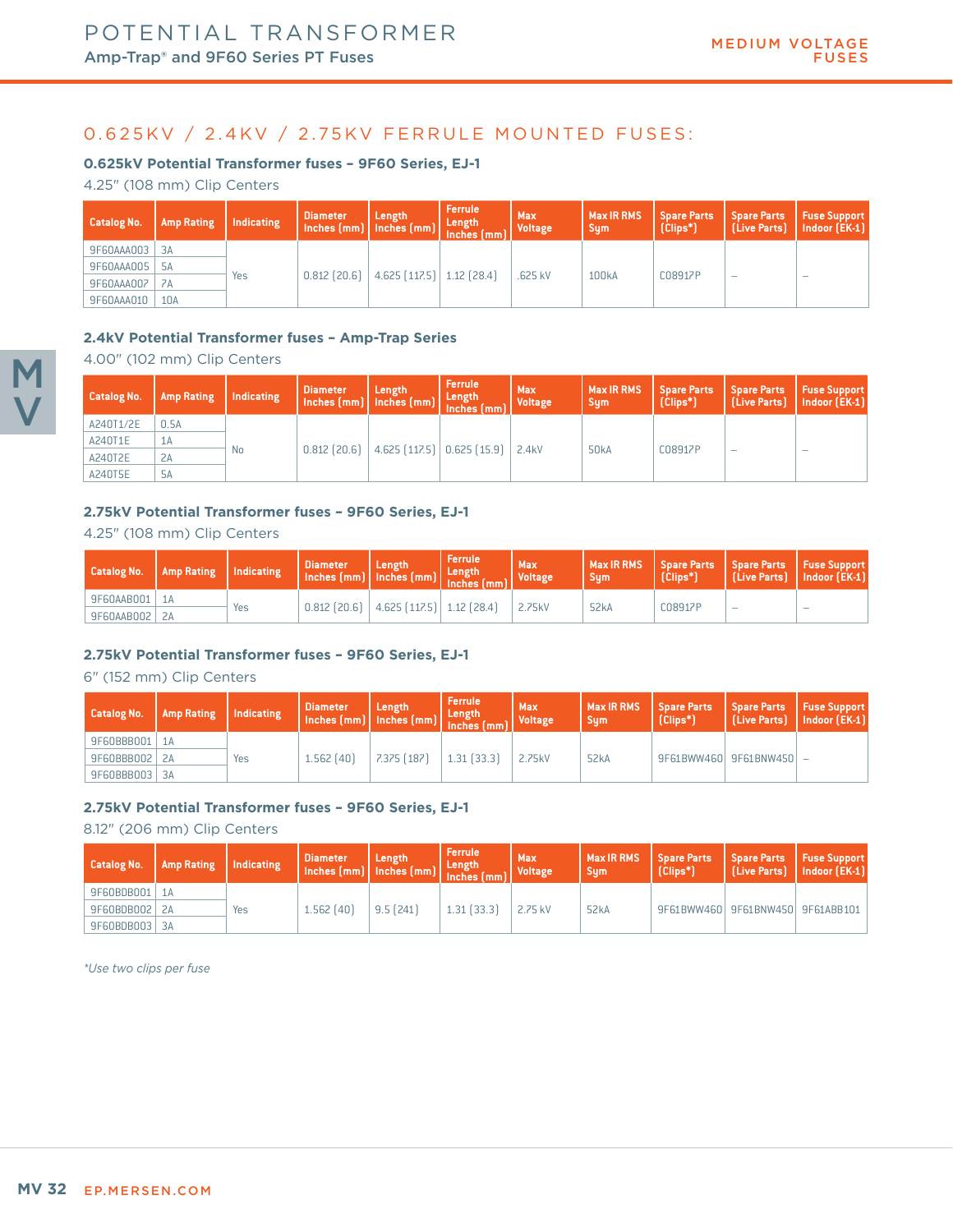## 4.8KV / 5KV / 5.4KV FERRULE MOUNTED FUSES:

#### **4.8kV Potential Transformer fuses – Amp-Trap Series**

5" (127 mm) Clip Centers

| <b>Catalog No.</b> | <b>Amp Rating</b> | Indicating | <b>Diameter</b><br>Inches [mm] | Length<br>Inches (mm) | Ferrule<br>Length<br>Inches(mm) | <b>Max</b><br><b>Voltage</b> | <b>Max IR RMS</b><br><b>Sym</b> | <b>Spare Parts</b><br>[Clips <sup>*</sup> ] | <b>Spare Parts</b><br>[Live Parts] | <b>Fuse Support</b><br>Indoor (EK-1) |
|--------------------|-------------------|------------|--------------------------------|-----------------------|---------------------------------|------------------------------|---------------------------------|---------------------------------------------|------------------------------------|--------------------------------------|
| A480T1/2E          | 0.5A              |            |                                |                       |                                 |                              |                                 |                                             |                                    |                                      |
| A480T3/4E          | 0.75A             |            |                                |                       |                                 |                              |                                 |                                             |                                    |                                      |
| A480T1E            | 1A                |            |                                |                       |                                 |                              |                                 |                                             |                                    |                                      |
| A480T2E            | 2A                | <b>No</b>  | $0.812$ (20.6)                 | $5.625$ $(143)$       | $0.625$ $(15.9)$                | 5.5kV                        | 80kA                            | C08917P                                     | $\sim$                             | $\overline{\phantom{a}}$             |
| A480T3E            | 3A                |            |                                |                       |                                 |                              |                                 |                                             |                                    |                                      |
| A480T4E            | 4A                |            |                                |                       |                                 |                              |                                 |                                             |                                    |                                      |
| A480T5E            | <b>5A</b>         |            |                                |                       |                                 |                              |                                 |                                             |                                    |                                      |

#### **5kV Potential Transformer fuses – Amp-Trap Series**

5" (127 mm) Clip Centers

| <b>Catalog No.</b> | <b>Amp Rating</b> | <b>Indicating</b> | Diameter<br>$Inches$ $(mm)$ | Length<br>$ $ Inches $[mm]$ | <b>Ferrule</b><br>Length<br>$Inches$ $(mm)$ | <b>Max</b><br><b>Voltage</b> | <b>Max IR RMS</b><br><b>Sym</b> | <b>Spare Parts</b><br>[Clips*] | <b>Spare Parts</b><br>[Live Parts] | <b>Fuse Support</b><br>Indoor (EK-1) |
|--------------------|-------------------|-------------------|-----------------------------|-----------------------------|---------------------------------------------|------------------------------|---------------------------------|--------------------------------|------------------------------------|--------------------------------------|
| A500T1/4E-1        | 0.25A             |                   |                             |                             |                                             |                              |                                 |                                |                                    |                                      |
| A500T1/2E-1        | 0.5A              |                   |                             |                             |                                             |                              |                                 |                                |                                    |                                      |
| A500T1E-1          | 1A                |                   |                             |                             |                                             |                              |                                 |                                |                                    |                                      |
| A500T2E-1          | 2A                | <b>No</b>         | $1.00$ $(25.4)$             | $5.625$ $(143)$             | $0.563$ $(14.3)$                            | 5.5kV                        | 80kA                            | $\overline{\phantom{a}}$       | $\overline{\phantom{a}}$           | $\overline{\phantom{a}}$             |
| A500T3E-1          | 3A                |                   |                             |                             |                                             |                              |                                 |                                |                                    |                                      |
| A500T4E-1          | 4A                |                   |                             |                             |                                             |                              |                                 |                                |                                    |                                      |
| A500T5E-1          | <b>5A</b>         |                   |                             |                             |                                             |                              |                                 |                                |                                    |                                      |

## **5.5kV Potential Transformer fuses – 9F60 Series, EJ-1**

6.00" (152 mm) Clip Centers

| <b>Catalog No.</b> | <b>Amp Rating</b> | Indicating | <b>Diameter</b><br>Inches [mm] | Length<br>$Inches$ $(mm)$ | <b>Ferrule</b><br>Length<br>Inches (mm) | <b>Max</b><br><b>Voltage</b> | <b>Max IR RMS</b><br><b>Sym</b> | <b>Spare Parts</b><br>[Clips <sup>*</sup> ] | <b>Spare Parts</b><br>[Live Parts] | <b>Fuse Support</b><br>Indoor (EK-1) |
|--------------------|-------------------|------------|--------------------------------|---------------------------|-----------------------------------------|------------------------------|---------------------------------|---------------------------------------------|------------------------------------|--------------------------------------|
| 9F60BBD905         | 0.5A              |            |                                |                           |                                         |                              |                                 |                                             |                                    |                                      |
| 9F60BBD001         | 1A                |            | $1.562$ $(40)$                 | $7.375$ $[187]$           | $1.31$ $(33.3)$                         | 5.5 kV                       | 80kA                            | 9F61BWW460                                  | 9F61BNW450                         |                                      |
| 9F60BBD002         | 2A                | Yes        |                                |                           |                                         |                              |                                 |                                             |                                    |                                      |
| 9F60BBD003         | 3A                |            |                                |                           |                                         |                              |                                 |                                             |                                    |                                      |
| 9F60BBN905         | 0.5A              |            |                                |                           |                                         |                              |                                 |                                             |                                    |                                      |
| 9F60BBN001         | 1A                |            |                                |                           |                                         |                              |                                 |                                             |                                    |                                      |
| 9F60BBN002         | 2A                | <b>No</b>  | $1.562$ $(40)$                 | $7.375$ $(187)$           | $1.31$ $(33.3)$                         | 5.5 kV                       | 80kA                            | 9F61BWW460                                  | 9F61BNW450                         |                                      |
| 9F60BBN003         | 3A                |            |                                |                           |                                         |                              |                                 |                                             |                                    |                                      |

## **5.5kV Potential Transformer fuses – 9F60 Series, EJ-1**

8.12" (206 mm) Clip Centers

| Catalog No. | <b>Amp Rating</b> |     | <b>Diameter</b> | Length<br>Indicating Inches (mm) Inches (mm) | <b>Ferrule</b><br>Length<br>  Inches (mm) | <b>Max</b><br><b>Voltage</b> | <b>Max IR RMS</b><br><b>Sum</b> | <b>Spare Parts</b><br>$[Clips*]$ | <b>Spare Parts</b><br><b>[Live Parts]</b> | <b>Fuse Support</b><br>Indoor (EK-1) |
|-------------|-------------------|-----|-----------------|----------------------------------------------|-------------------------------------------|------------------------------|---------------------------------|----------------------------------|-------------------------------------------|--------------------------------------|
| 9F60BDD905  | 0.5A              |     |                 |                                              |                                           |                              |                                 |                                  |                                           |                                      |
| 9F60BDD001  |                   |     |                 |                                              |                                           |                              |                                 |                                  |                                           |                                      |
| 9F60BDD002  | 2A                | Yes | 1.562 (40)      | 9.5(241)                                     | $1.31$ $(33.3)$                           | 5.5 kV                       | 63 <sub>k</sub> A               |                                  | 9F61BWW460 9F61BNW450                     | 9F61ABB101                           |
| 9F60BDD003  | 3A                |     |                 |                                              |                                           |                              |                                 |                                  |                                           |                                      |

*\*Use two clips per fuse*